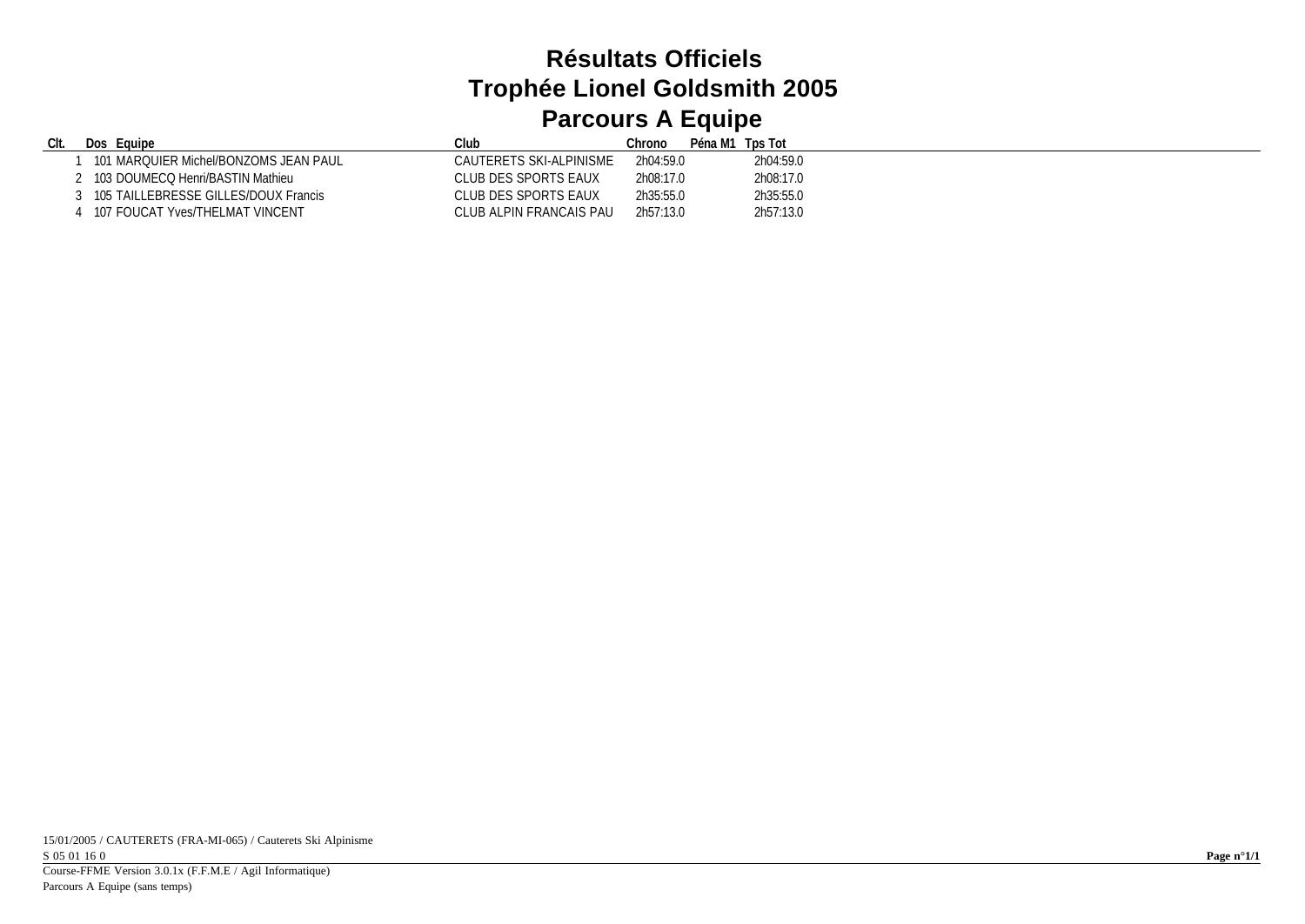## **Résultats Officiels Trophée Lionel Goldsmith 2005 Parcours A Individuel**

| CIt.                |                | Dos Code | Nom - Prénom               | An   | Club                         | <b>Tps Tot</b> |  |
|---------------------|----------------|----------|----------------------------|------|------------------------------|----------------|--|
| 1                   | 24             |          | 154048 LEBEAU Roland       | 1966 | AMITIE ET NATURE             | 1h57:36.0      |  |
| 2                   | 23             |          | 123124 JUMERE WILFRID      | 1971 | CAF                          | 2h00:32.0      |  |
| 3                   | 9              |          | 201414 PECHBERTY Laurent   | 1970 | CLUB ALPIN FRANCAIS          | 2h03:39.0      |  |
| 4                   | 18             |          | AITOR OTXOA BIAIN          | 1970 |                              | 2h05:18.0      |  |
| 5                   | 13             |          | 21354 CASTELLS Michel      | 1966 | CAUTERETS SKI-ALPINISME      | 2h06:39.0      |  |
| 6                   | 19             |          | MIKEL NAVARRO ARON ZA      | 1973 |                              | 2h06:53.0      |  |
| 7                   | 12             |          | 149334 IGLISIAS HERVE      | 1966 | CAUTERETS SKI-ALPINISME      | 2h07:10.0      |  |
| 8                   | 5              |          | 19978 LILLE FREDERIC       | 1964 | <b>HAUT SALAT MONTAGNE</b>   | 2h09:04.0      |  |
| 9                   | $\mathbf{1}$   |          | 79506 MATHARAN Paul        | 1984 | AMITIE ET NATURE             | 2h10:38.0      |  |
| 10                  | $\overline{7}$ |          | 198275 MARIONNEAU Franck   | 1963 | CAUTERETS SKI-ALPINISME      | 2h12:18.0      |  |
| 11                  | 15             |          | 145248 LAHET Jean Francois | 1973 | CAUTERETS SKI-ALPINISME      | 2h13:04.0      |  |
| 12                  | 25             |          | 154370 MIR Eric            | 1980 | SAINT LARY AURE              | 2h15:14.0      |  |
| 13                  | 16             |          | 107568 PELLET Thierry      | 1969 | <b>HAUT SALAT MONTAGNE</b>   | 2h21:43.0      |  |
| 14                  | 21             |          | MONASTERIO FERNANDO        | 1969 |                              | 2h23:59.0      |  |
| 15                  | 22             |          | LETAMENDI ANDUEZA IBAN     | 1978 |                              | 2h24:32.0      |  |
| 16                  | $\overline{4}$ |          | 131380 REMY Emmanuel       | 1968 | AMITIE ET NATURE             | 2h26:13.0      |  |
| 17                  | 17             |          | 175860 LAPORTE Aurelien    | 1975 | BON ENCONTRE ESCALADE        | 2h26:16.0      |  |
| 18                  | 14             |          | 127943 PASSIMOURT David    | 1974 | CAUTERETS SKI-ALPINISME      | 2h32:50.0      |  |
| 19                  | 3              |          | 92880 CAZENAVE DANIEL      | 1966 | <b>HAUT SALAT MONTAGNE</b>   | 2h37:06.0      |  |
| 20                  | $\mathfrak{D}$ |          | 192398 RINGEVAL Céline     |      | 1982 AMITIE ET NATURE        | 2h38:50.0      |  |
| ABANDONS            |                |          |                            |      |                              |                |  |
|                     | 8              |          | 174896 MARTINS Sebastien   |      | 1977 CAUTERETS SKI-ALPINISME | Abd            |  |
| <b>DISQUALIFIES</b> |                |          |                            |      |                              |                |  |
|                     | 20             |          | LEIRE EZPELETA ITURBE      | 1975 |                              | Dsq            |  |
| ABSENTS             |                |          |                            |      |                              |                |  |
|                     | 11             |          | 15845 BATAN LAPEYRE Gerard |      | 1960 CAUTERETS SKI-ALPINISME | Abs            |  |
|                     | 6              |          | 24575 ABAT PHILIPPE        | 1969 | AMICALE MONTAGNARDS          | Abs            |  |